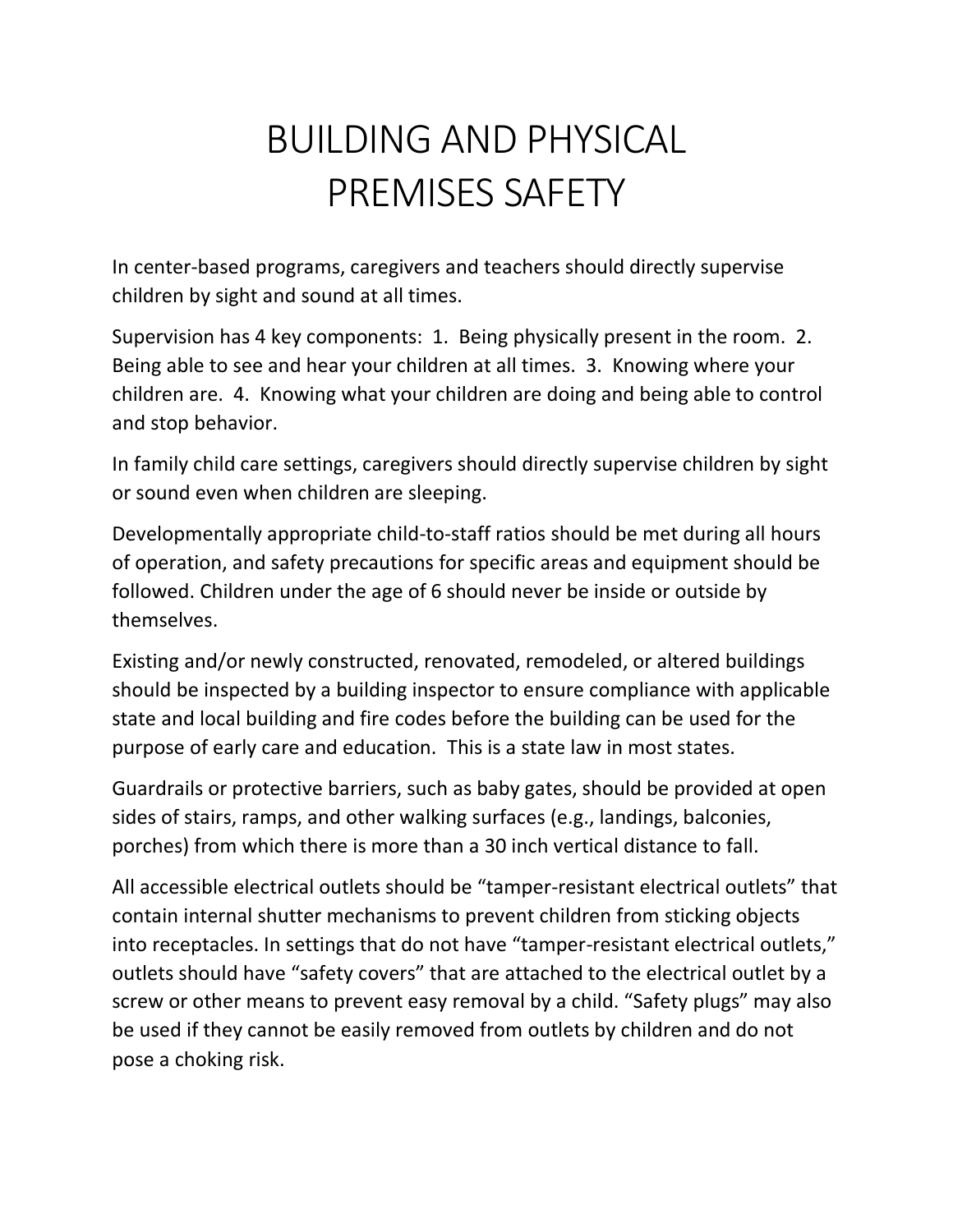No electrical device or apparatus accessible to children should be located so it could be plugged into an electrical outlet while a person is in contact with a water source, such as a sink, tub, shower area, water table, or swimming pool.

Equipment, materials, furnishings, and play areas should be sturdy, safe, in good repair, and meet the recommendations of the CPSC. Programs should attend to, including, but not limited to, the following safety hazards:

a) Openings that could entrap a child's head or limbs;

b) Elevated surfaces that are inadequately guarded;

c) Lack of specified surfacing and fall zones under and around climbable equipment;

d) Mismatched size and design of equipment for the intended users;

e) Insufficient spacing between equipment;

f) Tripping hazards;

g) Components that can pinch, sheer, or crush body tissues;

h) Equipment that is known to be of a hazardous type;

i) Sharp points or corners;

j) Splinters;

k) Protruding nails, bolts, or other parts that could entangle clothing or snag skin;

l) Loose, rusty parts;

m) Hazardous small parts that may become detached during normal use or reasonably foreseeable abuse of the equipment and that present a choking, aspiration, or ingestion hazard to a child;

n) Strangulation hazards (e.g., straps, strings, etc.);

o) Flaking paint;

p) Paint that contains lead or other hazardous materials; and

q) Tip-over hazards, such as chests, bookshelves, and televisions.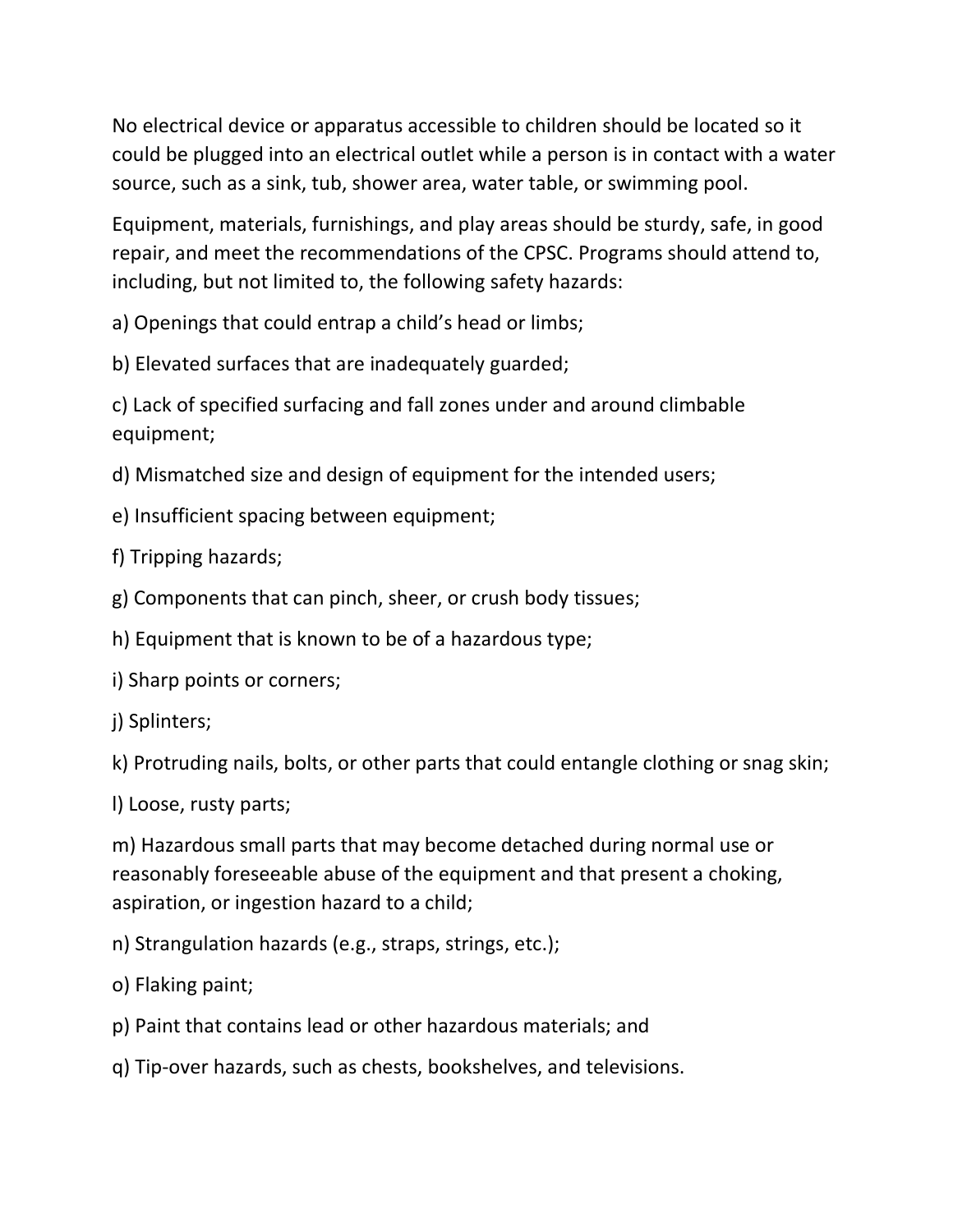Plastic bags that are large enough to pose a suffocation risk as well as matches, candles, and lighters or adult scissors should not be accessible to children.

The facility should provide at all times at least one working non-pay telephone or wireless communication device for general and emergency use on the premises of the child care program, in each vehicle used when transporting children, and on field trips. While transporting children, drivers should not operate a motor vehicle while using a mobile telephone or wireless communications device when the vehicle is in motion or traffic



In TEXAS:

(a) The child-care center director or designee must inspect the active play space and equipment daily before children begin play to ensure there are no hazards present. (b) The child-care center director or designee must conduct at least monthly inspections of the active play space and equipment, utilizing a general maintenance checklist or safety checklist that includes checking the equipment and surfacing material for normal wear and tear, broken or missing parts, debris or foreign objects, drainage problems, or other hazards. (c) The child-care center director or designee must ensure hazards or defects identified during inspections are removed or repaired promptly, and must arrange for protection of the children or prohibit use of hazardous equipment until the hazards can be removed or repairs can be made. (d) You must keep maintenance inspections and repair records at the child-care center for review during the center's hours of operation for at least the previous three months.

You must use a Licensing Incident/Illness Report form, or other form containing at least the same information, to record information regarding:

(1) Injuries that required medical attention by a health-care professional; and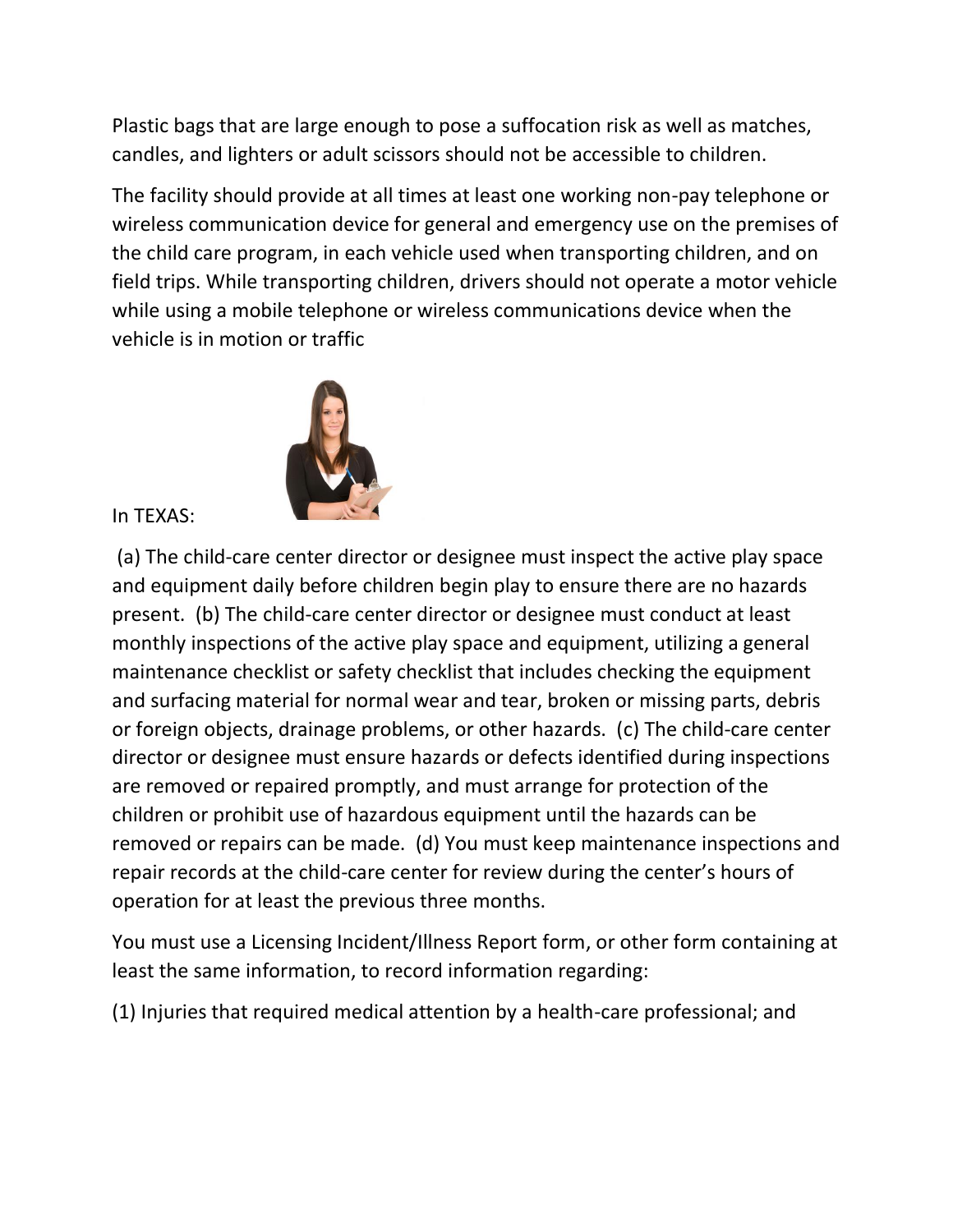(2) Any other situation that placed a child at risk, such as forgetting a child in a center vehicle or not preventing a child from wandering away from the child-care center unsupervised.

The director of the child-care center or the person in charge must sign and date the completed report.

You must share a copy of the report with the child's parent and obtain the parent's signature on the report indicating the parent has reviewed it or received it.

You must keep the Incident/Illness Report form with the child's record at the child-care center while the child is in care, and for at least three months after the child's last day in care.

All areas accessible to a child must be free from hazards including, but not limited to, the following:

(1) Electrical outlets accessible to a child younger than five years must have childproof covers or safety outlets;

(2) 220-volt electrical connections within any child's reach must be covered with a screen or guard;

(3) Air conditioners, electric fans, and heaters must be mounted out of all children's reach or have safeguards that keep any child from being injured;

(4) Glass in sliding doors must be clearly marked with decals or other materials placed at children's eye level;

(5) Play materials and equipment must be safe and free from sharp or rough edges and toxic paints;

(6) Poisonous or potentially harmful plants must be inaccessible to children;

(7) All storage chests, boxes, trunks, or similar items with hinged lids must be equipped with a lid support designed to hold the lid open in any position, be equipped with ventilation holes, and must not have a latch that might close and trap a child inside; and

(8) All bodies of water, such as, pools, hot tubs, ponds, creeks, birdbaths, fountains, buckets, and rain barrels, must be inaccessible to children.